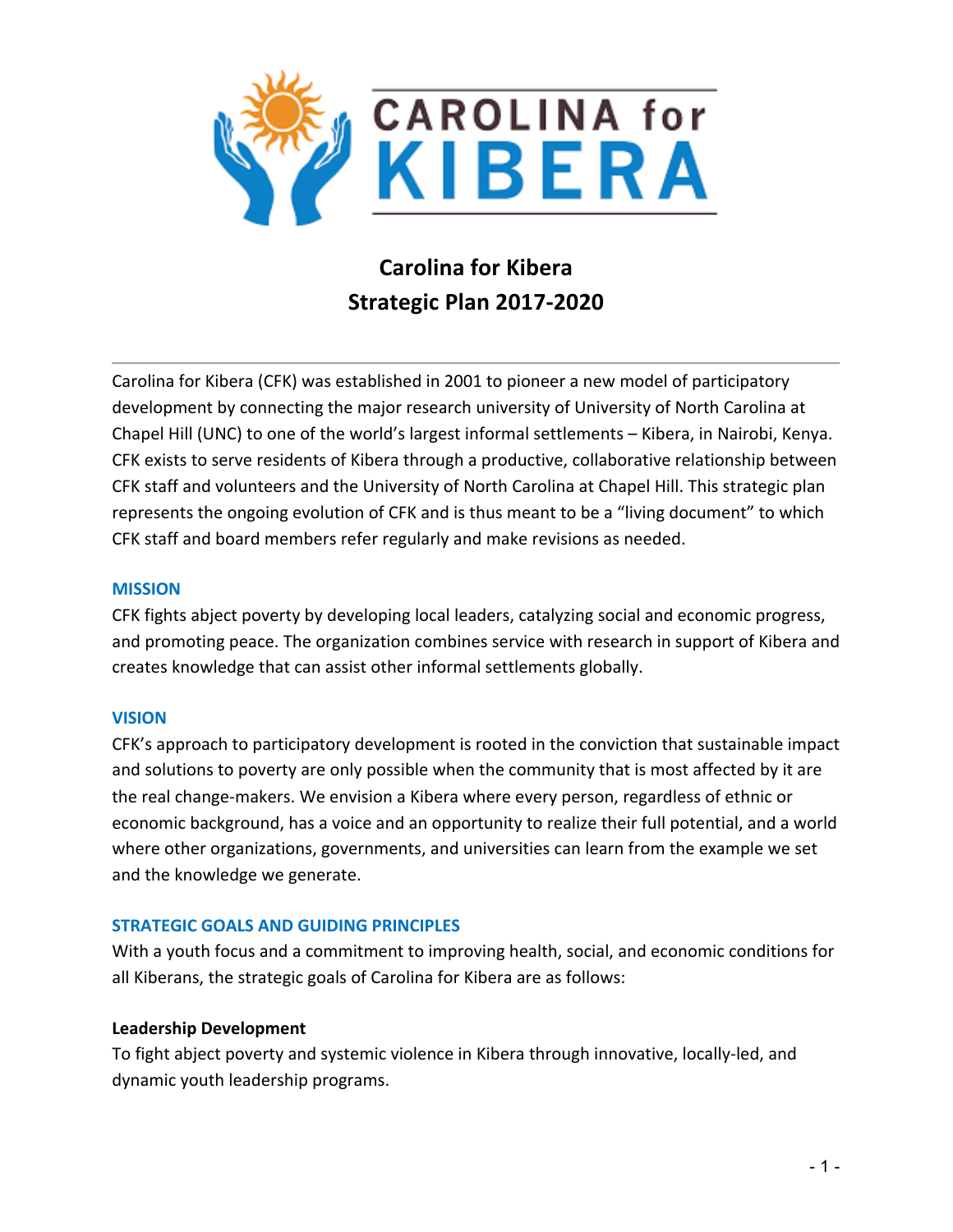# **Health**

To provide access to high quality and affordable healthcare services in Kibera. To design new public health interventions that generate new knowledge from a platform designed in partnership with the Centers for Disease Control and Prevention (CDC).

# **Research**

To build linkages, create knowledge, and share effective, contextualized practices between Kibera and other informal settlements globally.

Underpinning these strategic goals are guiding principles that help us to articulate and execute our work in specific ways that are consistent with our values as an organization. These include:

- **Participatory development:** solutions to poverty are only possible if those most closely affected by it have agency and are engaged in decision making and driving change
- **Cooperation and respect:** prosperity and progress depend on tolerance, understanding, and cooperation among us and our mutual respect for our religions, cultures, languages, and beliefs
- **Exapacity building:** through sharing resources, skills, ideas, and innovations, we learn and grow
- **Sustainable development**: our programs and approaches must embody a long term, sustainable change model
- **Investment in youth:** we focus on youth as the community leaders of tomorrow and believe they are a critical component of sustainable change
- **Rights-based approach:** underpinning our organization is a fundamental commitment to upholding and promoting human rights, reproductive rights, the right to personal safety and security, and the right to educational and economic opportunity
- **EXED** Holistic model of change: our programs and services take a life-course perspective and are designed around essential touch points for a healthy person and community: health, education, social, economic, and peace
- **Evidence-based programming and services delivery:** we engage in responsible research to inform the most effective means of service and program development with a commitment to monitoring and evaluation for quality, continuous feedback, and improvement.

In order to achieve these strategic goals and the specific program objectives detailed below, we have carefully defined the key behaviors that will guide our decision making and execution:

**→** Performance: we strive to be results-oriented in everything we do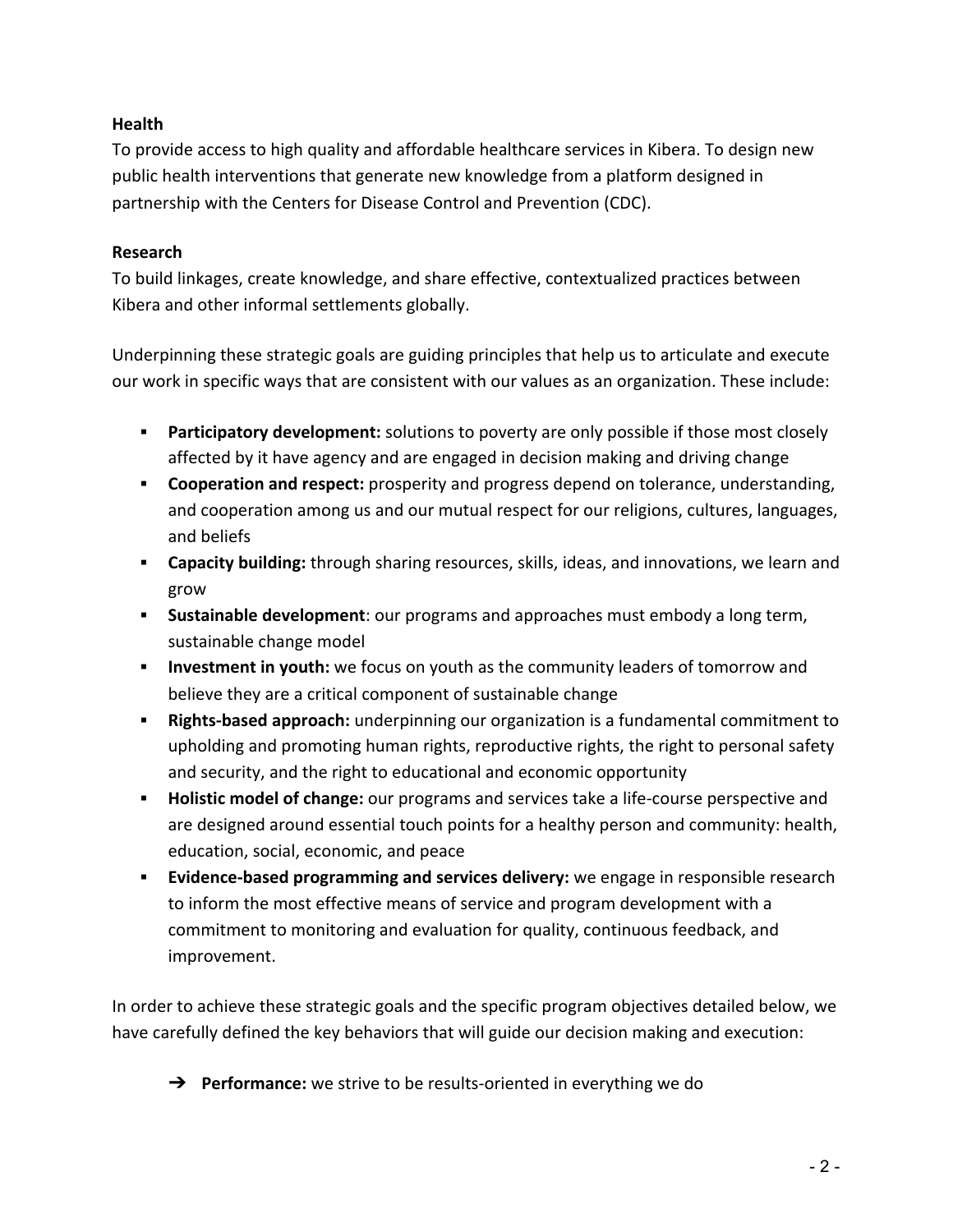- → **Efficiency:** we execute at speed and use financial and material resources in the most efficient ways possible
- → **Pride:** we build and promote the image of CFK as role models and ambassadors
- → **Service:** we put service first with the aim "to delight and serve brilliantly"
- → **Sustainability:** we build programs and increase scale with the goal of sustainable development
- → **Shared Success:** we recognize and celebrate the success of our colleagues, clients, and partners

## **OUR UNIQUE MODEL OF COLLABORATION**

CFK was founded in 2001 by Rye Barcott, Salim Mohamed, and the late Tabitha Festo, all of whom envisioned a model of transformative change and development driven by community participation. As such, CFK is based in Kibera and is a registered Kenyan non-governmental organization (NGO). In addition, CFK is registered as a  $501(c)3$  non-profit organization in the United States and is based at the University of North Carolina at Chapel Hill (UNC) as a major affiliated entity. We have both Kenya- and U.S.-based Boards of Directors that operate jointly.

CFK's Executive Director is based in Kenya. The locus of budgetary and operational decisionmaking, in addition to program and service delivery, is in Kibera. The U.S. office plays a critical role in partnership with the Kenya office to raise awareness, raise funds, build partnerships and capacity, and bring the academic expertise and resources of the University to the benefit of CFK's operations.

CFK'S Deputy Director heads up the U.S. Office, works in close partnership with the Executive Director, and reports to the joint Boards of Directors. The Deputy Director oversees and advises on CFK's strategy, organizational development, and all high-level proposal development and donor-related initiatives.

#### **CORE PROGRAM STRUCTURE**

CFK's core programs and services are aligned under three main departments. Although these programs and services are distinct for budget and operational purposes, there is a high level of integration and coordination among them. Each program is designed to address a specific need that was identified in the community. New programs can be initiated based on community needs and/or new opportunities that arise from CFK's unique partnerships with research organizations, most notably UNC and the U.S. Centers for Disease Control and Prevention (CDC).

#### **Social Services Department**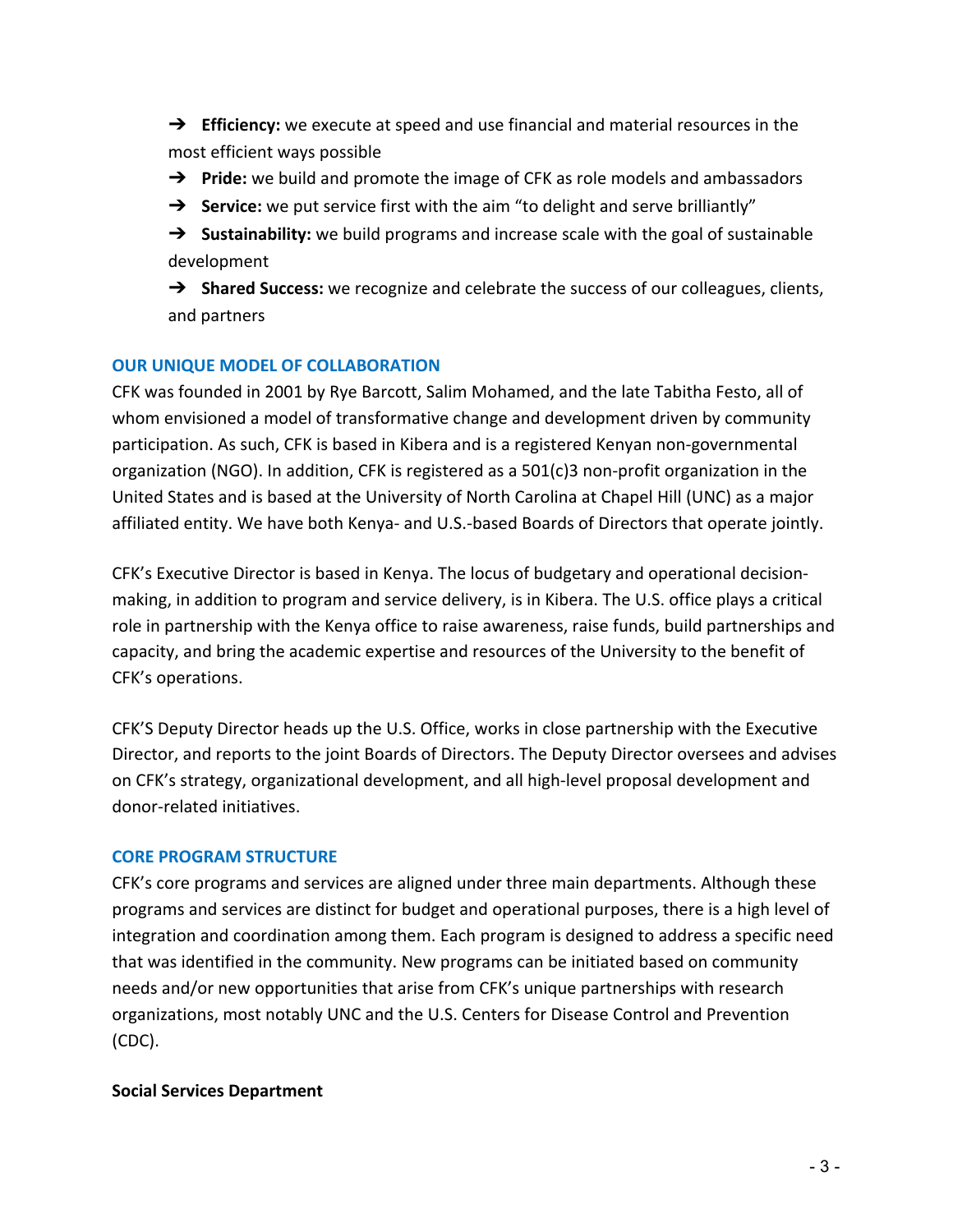- $\rightarrow$  Sports for Peace and Development
- $\rightarrow$  Binti Pamoja
- $\rightarrow$  Angaza

# **Health Department**

- $\rightarrow$  Tabitha Clinic
- $\rightarrow$  Community Health Outreach
	- **•** Sexual and Reproductive Health
	- **■** Nutrition Center

# **Economic and Entrepreneurial Development**

- $\rightarrow$  Information & Communication Technology Training
- $\rightarrow$  Kiva Micro Loan Program
- $\rightarrow$  Financial Literacy
- $\rightarrow$  Work Readiness Program

In addition, other critical and cross-cutting administrative and operational functions of CFK's organizational structure include monitoring and evaluation, communications, finance, and development.

# **2017-2020 GOALS AND OBJECTIVES FOR CFK CORE PROGRAMS**

# **SPORTS FOR PEACE AND DEVELOPMENT**

# **Because sports teaches youth teamwork, and teamwork builds peace.**

CFK's flagship program was the Youth Sports Association, which initially brought adolescent boys from different ethnic backgrounds together on soccer teams to promote sport, youth leadership, and civic engagement. Today, Sports for Peace and Development hosts over 500 soccer/football matches every year for more than 3,000 boys and 600 girls. More than 20,000 soccer matches have been played since 2001. In addition, CFK established a jump rope team in 2010 to provide another avenue for reaching youth, and CFK was instrumental in establishing jump rope as a national sport in Kenya.

The Sports for Peace and Development program also provides an integrated platform for youth leadership development and teaches vital lessons about peace, fairness, teamwork, life skills, and gender equity. To remain in good standing and earn additional team points in the league, teams participate in monthly community service projects, including garbage clean-ups and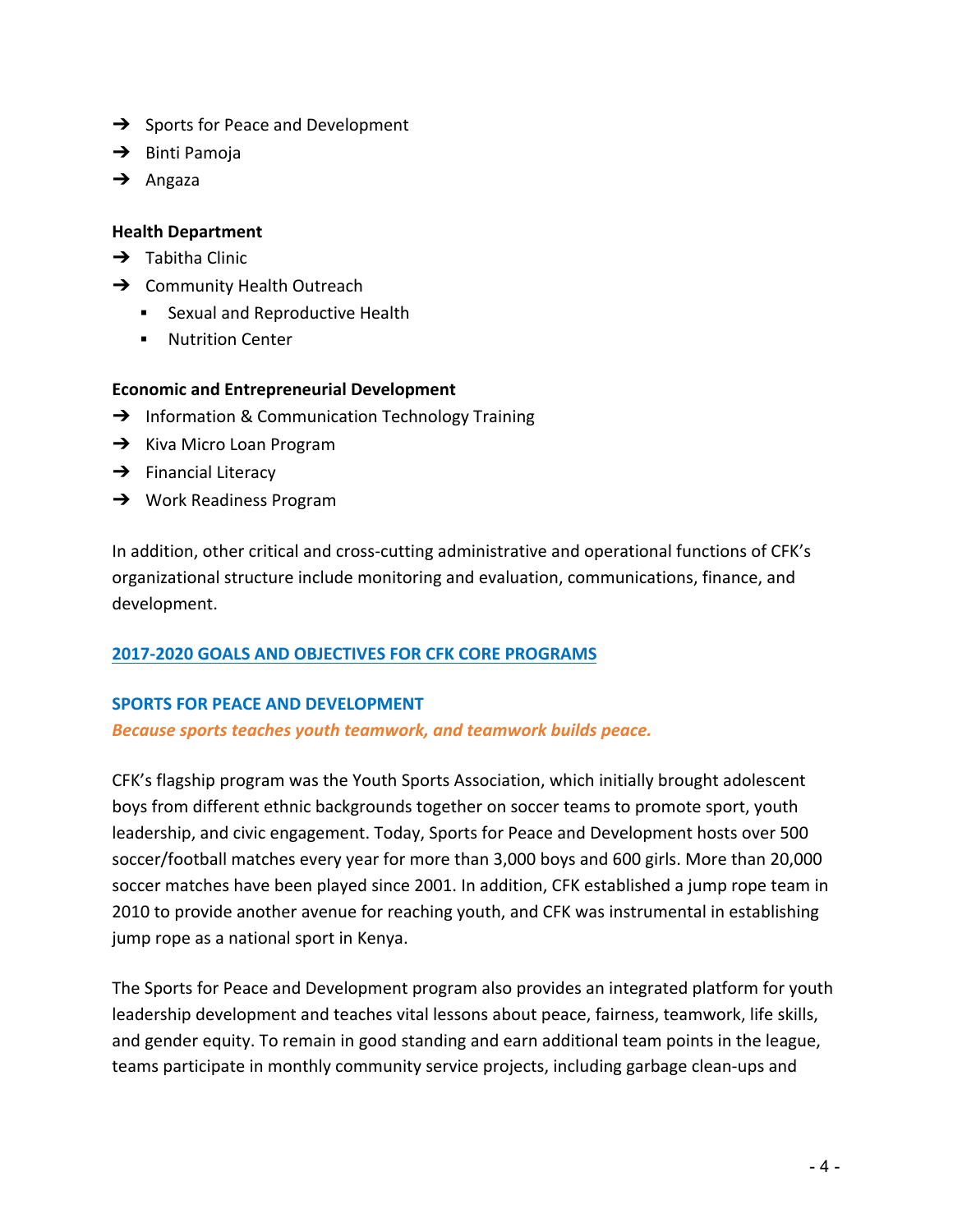outreach. Much more than just play, sports help to promote peace and tolerance by encouraging players to bridge cultural divides and work towards a common goal.

# Goals and Objectives for 2017-2020:

1. Increase youth participation in sports to develop young leaders in the community

a. CFK will recruit 500 additional youth (ages 8-23) to participate as players, coaches, and referees in soccer and jump rope

b. CFK will establish a netball and volleyball league in select schools to expand CFK's reach, offer additional channels of sports involvement, and enrich the offerings of extracurricular activities for youth.

c. CFK will offer additional leadership training to players, coaches, and referees by hosting a leadership forum every quarter

2. Identify, nurture, and support talented youth in Kibera

a. CFK will promote talent development by increasing access to soccer skills training, adequate sports equipment, and training/coaching resources

b. CFK will create new partnerships with Nairobi-area sports organizations to enhance the professional development of talented players

c. CFK will encourage youth input and participation in CFK's decision-making process and sports program development by hosting monthly planning meetings with program staff and volunteers

# 3. Promote a peaceful and cohesive community that embraces tolerance and diversity

a. CFK will spearhead a number of targeted peace initiatives pre- and post- 2017 elections to raise awareness, educate, and campaign for a peaceful election process. Specific activities include:

- i. Establish the Kibera United football team, a select traveling team comprised of the best players in the Champions League who will travel to high profile, competitive football matches across Kenya and the region promoting a dual message of peace and fair play
- ii. Operate a mobile peace caravan that travels around Kibera and to neighboring informal settlements in Nairobi to conduct peace crusades
- iii. Host multiple screenings of the documentary *Without a Fight*, followed by facilitated community discussion and dialogue
- iv. Expand the Jamii ya Kibera initiative to educate and promote peace through posters, social media messages, and radio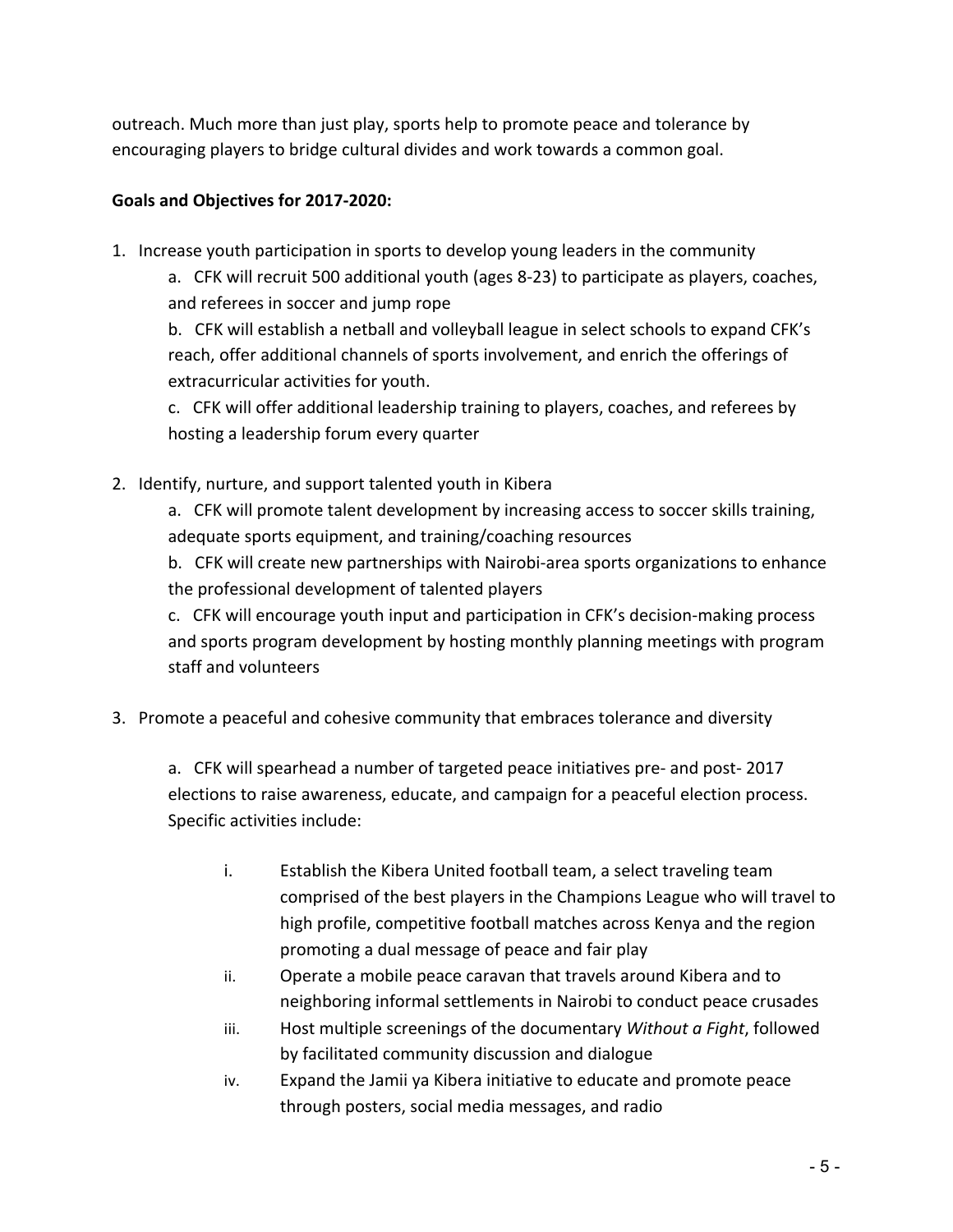b. Develop and implement a targeted crime prevention campaign for youth that is integrated among all sports programs

c. Improve communication and feedback opportunities to enhance program development and refinement.

- i. Establish a CFK sports alumni network for mentorship of currently players and tracking success/outcomes of program participants
- ii. Host quarterly community forums to improve communication among CFK staff, players, coaches, referees, and parents.
- iii. Initiate periodic review sessions with partners and donors to ensure that program objectives and targets are being met.

# **BINTI PAMOJA PROGRAM (Daughters United)** *Because strong girls make strong communities.*

Binti Pamoja was established to offer adolescent girls (ages 10-18) a safe space, both physical and social, and a forum in which to learn, develop skills, express themselves, mentor, and educate the community about the particular vulnerabilities they face. In addition to the daily struggles of living in extreme poverty, girls often face the added burdens of sexual and genderbased violence, early marriage, lack of access to education, and crippling domestic responsibilities.

Binti Pamoja helps girls discover their leadership potential and build confidence through an innovative "cascading leadership" methodology in which program alumni create their own safe spaces in the community, mirroring the program's core model. Utilizing arts and performance activities such as photography, drama, and dance, the program empowers girls while educating themselves and the community about sexual and reproductive health, leadership, and financial literacy.

In 2017, Binti Pamoja will complete construction of a brand new center in Kibera. It will triple the amount of space that the program currently has to operate and will feature a conference center and counseling services. The 3-story center will be dedicated to the girls of Kibera, and will provide them with a permanent space they call their own and in which they can take pride.

# Goals and Objectives for 2017-2020:

1. Complete construction and expand programming for the new Binti Pamoja Girls Center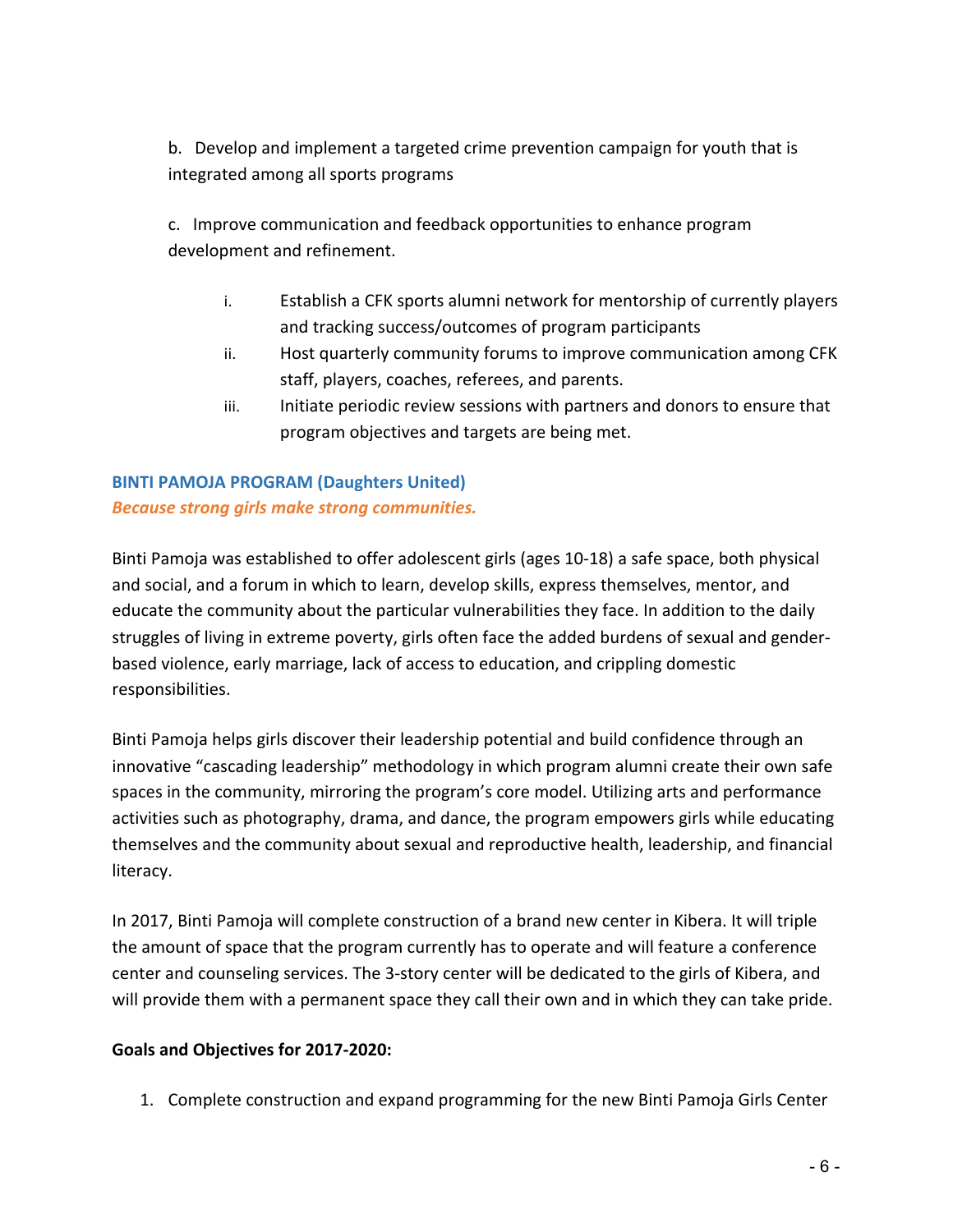- a. Host a community wide celebration and showcase of Binti Pamoja to highlight the grand opening of the new center in 2017
- b. Establish counseling services and a referral network for adolescent girls in Kibera
- 2. Reduce vulnerabilities for adolescent girls in Kibera by advocating for girls' rights, educating the community, and promoting a safe environment to grow
	- a. Increase Binti Pamoja program participation by 500 girls per year
		- i. Increase to 3000 by end of 2017
	- b. Create an education and mentorship initiative targeting adolescent boys to deliver a rights-based curriculum and facilitated discussions on gender equality, recognizing the roles that males play in supporting and safeguarding women's right and empowerment
- 3. Create new channels and opportunities to support, inform, and empower adolescent girls in Kibera
	- a. Finalize and implement an updated core curriculum for the program
		- i. Update curriculum modules to include sexual and reproductive health, teambuilding, communication and facilitation, new education and outreach strategies (journalism, theater), self-confidence and selfawareness, and leadership development
		- ii. Develop metrics for tracking and evaluation of program impact
	- b. Establish a Girls Parliament program in schools
		- i. Train 100 girls for an initial 9-month school-based program and evaluate pilot program for impact and expansion
	- c. Implement an improved alumni database and tracking tool to improve follow-up, mentorship, and development
	- d. Form a Community Task Force comprised of adolescent girls, parents, teachers, community leaders, and other stakeholders to advise and champion girls rights in the community

# **ANGAZA (SHED THE LIGHT)**

**Because education will open doors where none seem to exist.** 

Education is accepted as a basic human right and critical to long-term and sustainable social, health, and economic stability and progress. Yet, it is one of the most underfunded development strategies. In Kenya, primary school is subsidized by the government, but high school fees are still prohibitively expensive for many people living in poverty.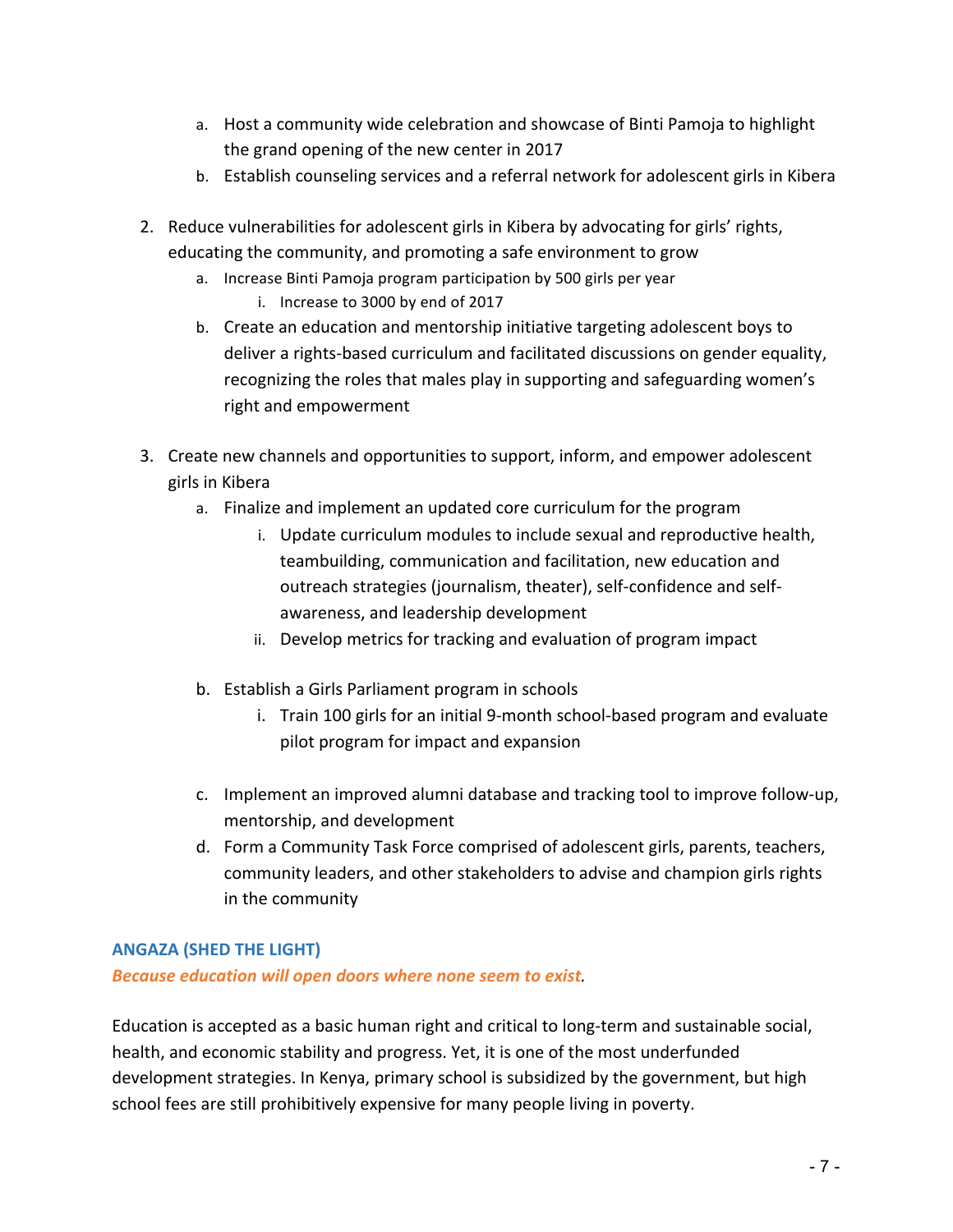Angaza is an educational scholarship program that provides qualifying CFK participants with funds to cover tuition, fees, books, and uniforms for all four years of high school. The program targets orphans and vulnerable children in Kibera who demonstrate academic and leadership potential but may not otherwise have family or safety nets to support their education.

Angaza fosters a holistic approach to education, recognizing that vulnerable students will not succeed with school fees alone; the social, emotional, and physical health of the student are critical to success. The program requires parent or guardian involvement to support and encourage education, along with a 3-month intensive leadership curriculum for scholarship recipients to build self-esteem, self-direction, goal-setting, and training on how to develop entrepreneurial skills and social enterprises. In addition, an integrated mentorship and career development program is designed to help students successfully transition from secondary school to the next phase of their lives, including post-secondary education or job training.

- 1. Increase enrollment of students on high school scholarships
	- a. Support an additional 20 students on scholarship each year
		- i. By 2020, 80 new students will be enrolled in Angaza, bringing the total enrolled to 320.
		- ii. Targeted outreach to additional villages in Kibera
	- b. Formalize and expand the Parents Council, a consortium of parents whose children are enrolled in Angaza, to support students, raise funds, mobilize resources and network.
- 2. Build greater community awareness and support of orphans and vulnerable children
	- a. Implement an awareness and sensitization campaign to improve community acceptance and support of orphans and vulnerable children (OVC)
	- b. Improve documentation on the number of OVC supported by different CFK programs
	- c. Document case study and evaluation data to report the long-term success and impact of Angaza
- 3. Improve scholarship recipients' access to healthcare, social, and economic support services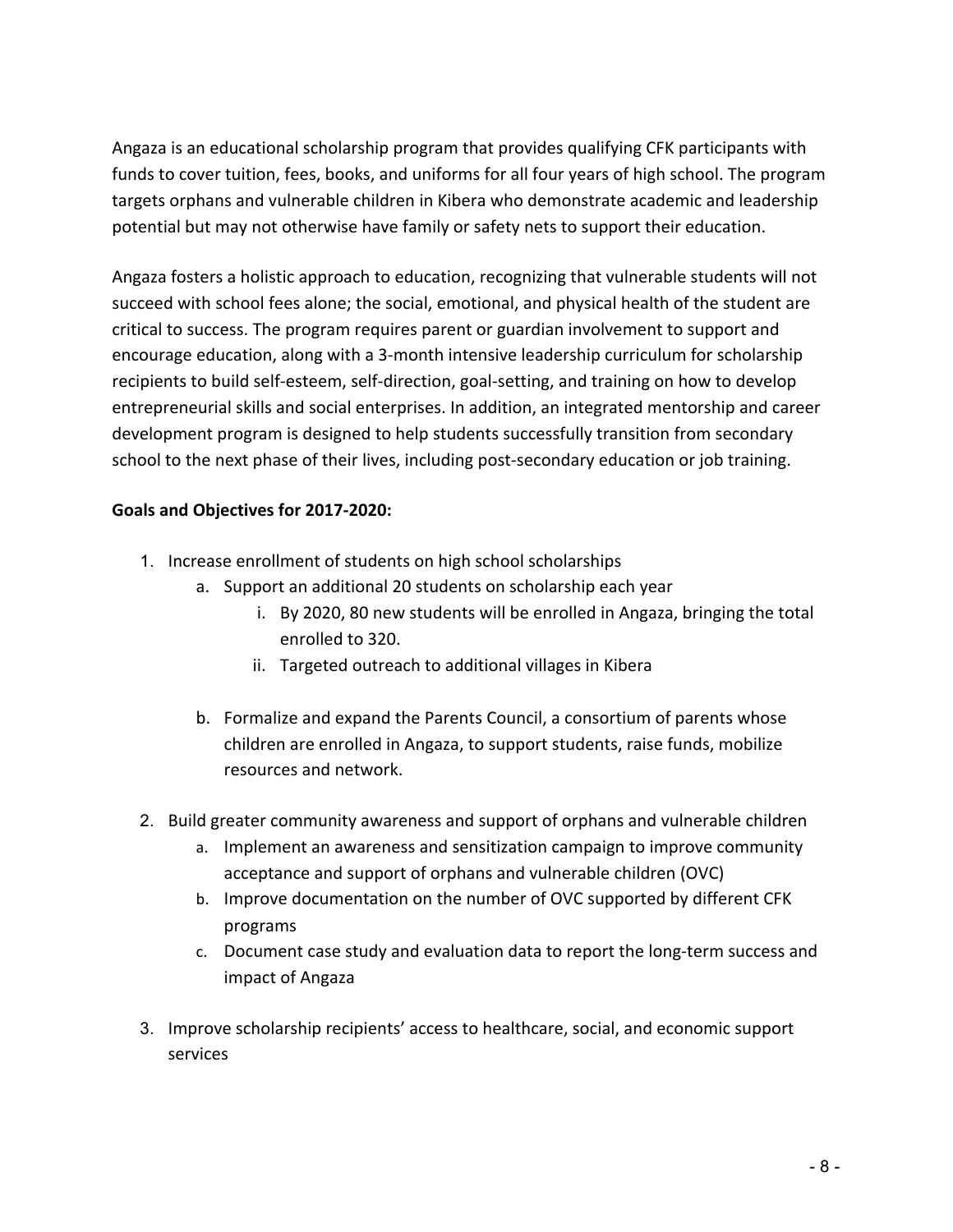- a. Integrate Angaza with the other health and economic programs and services within CFK (Tabitha Clinic, Binti Pamoja, Economic and Entrepreneurial Development)
- b. Establish formal referral and tracking systems for Angaza recipients to receive health care and other social services

# **TABITHA CLINIC**

# *Because everyone deserves access to high quality, low cost healthcare.*

The Tabitha Clinic emerged from the dream and determination of the late Tabitha Festo. A resident of Kibera, registered nurse, and widowed mother of three, Tabitha invested a \$26 grant in a vegetable-selling business to save enough money to start a single-room medical clinic in her own home. Over the past fifteen years, Tabitha's clinic has grown into one of CFK's most impactful accomplishments.

Due to the population density and lack of basic infrastructure in Kibera, including access to clean water and sanitation services, rates of communicable diseases are high. Preventable and curable infections like flu, diarrhea, and tuberculosis become life threatening for families that cannot access or afford health care services. With high rates of child mortality and malnutrition, health issues start at birth, and as children grow, so do their risks for micronutrient deficiency, waterborne illness, and sexually transmitted infections. Combining comprehensive quality medical care in tandem with community health education and prevention makes a dramatic difference in the health of the community.

Operated in partnership with the U.S. Centers for Disease Control and Prevention and AMREF, Tabitha Clinic serves over 27,000 patients each year in an eco-friendly, 3-story, 13-room facility in the heart of Kibera. Services include primary care, x-ray, ultrasound, pharmacy, laboratory, family planning, HIV counseling and testing, cervical cancer screening and immunizations that are offered on a sliding fee scale (with a high percentage of charitable care) all in one building.

- 1. Develop a comprehensive and sustainable financial and staffing plan for Tabitha Clinic
	- a. Hire a CFK-employed Tabitha Clinic Manager
	- b. Evaluate staffing and resource needs based on demand for services and services offered
	- c. Revisit and renew partnerships and operating agreements with U.S. Centers for Disease Control, AMREF, and others to cost-share clinic operations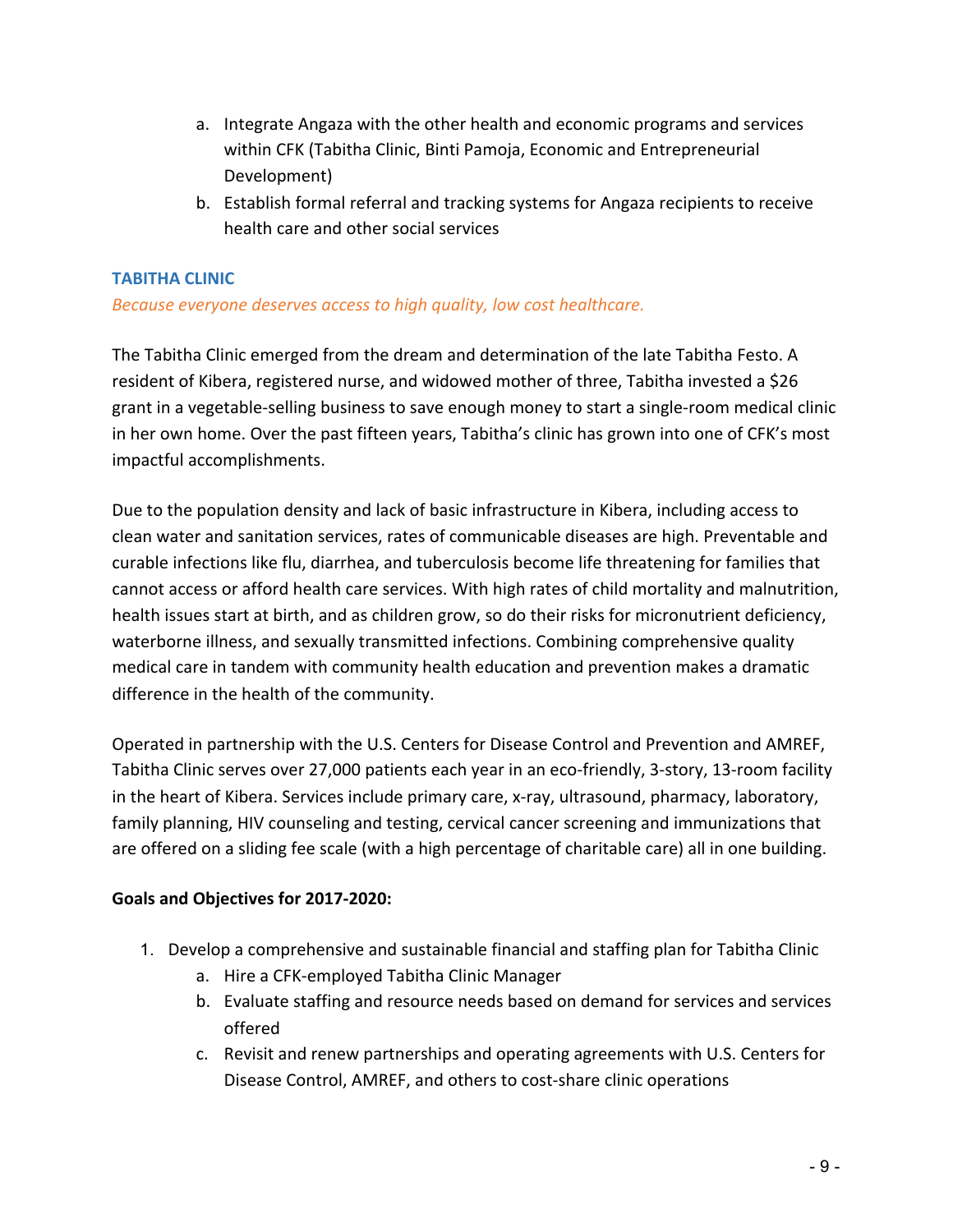- 2. Become accredited as a Tier 3 medical facility, enabling Tabitha Clinic to offer comprehensive maternity care, including antenatal care and labor and delivery services
	- a. Secure funding and permit for construction of a labor and delivery room inside the clinic
	- b. Training of clinical officers and nurses on Basic Emergency Obstetric and Newborn Care (BeMONC)
- 3. Track key health indicators to document and monitor the health status of the population and utilize this data to inform and adapt service delivery needs.
	- a. Increase program service coverage
	- b. Increase immunization coverage
	- c. Increase access to antenatal services
	- d. Increase access to skilled birth attendants and post-partum care
	- e. Increase practice of exclusive breast feeding
	- f. Increase screening and treatment of acute malnutrition
	- g. Increase screening and treatment of cervical cancer
	- h. Increase uptake of WaSH practices at community and household level
	- i. Increase screening for HIV and other sexually transmitted diseases
- 4. Establish strategic partnerships with other health clinics and services in Kibera to market and promote Tabitha Clinic, create a more structured referral network, avoid duplication of resources and services, and promote a comprehensive care network.

# **COMMUNITY HEALTH OUTREACH**

#### **Because half of staying healthy is not getting sick**

Offering high quality, affordable healthcare at Tabitha Clinic is important for improving the overall health of a population, but it is not enough to tackle the complex health challenges in Kibera. Long-held cultural beliefs, stigma, gender bias, and misinformation affect health practices and the use of health services. CFK's community health outreach initiatives play a critical role in bridging that gap and providing health education, prevention, and access to healthcare. We have a network of over 100 community health volunteers (CHVs) who have been hired and trained to deliver community- and home-based public health education. CHVs educate families in their home and conduct small group information sessions and screenings for nutrition, sexual and reproductive health (which includes family planning, HIV testing and counseling, ante and postnatal care, and post-abortion care), cervical cancer, and water and sanitation (WaSH) education.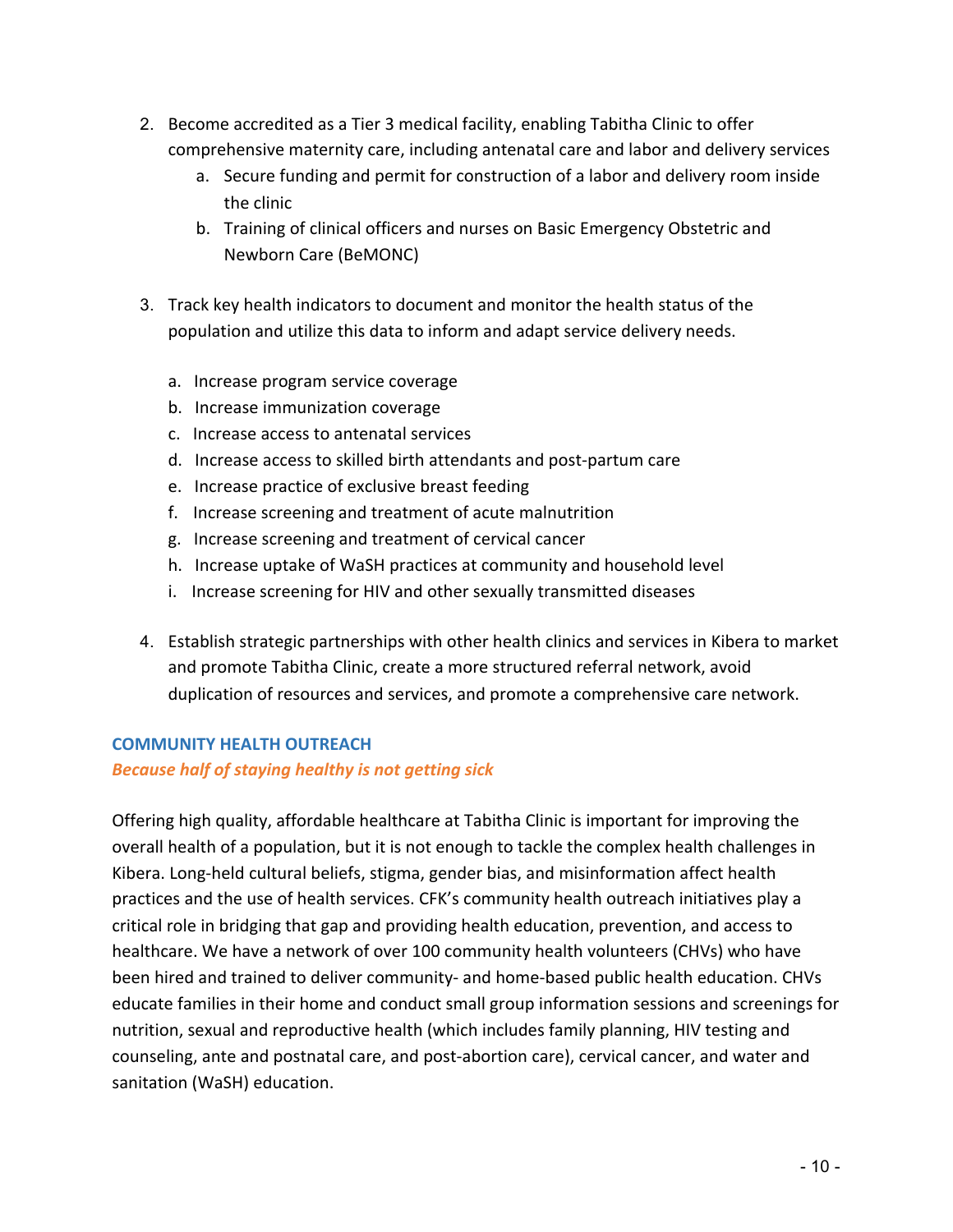Two of CFK's most robust and established health outreach initiatives are dedicated to sexual and reproductive health (SRH) and nutrition. SRH outreach seeks to increase access to information about healthy behaviors and contraceptives, as well as encourage HIV counseling and testing and cervical cancer screening. The Nutrition Project offers community based screening for malnutrition and provides direct access to treatment for acute malnutrition in children under 5, as well as referral services for deworming and micronutrient supplementation.

- 1. Establish CFK as the preeminent nutrition outreach and treatment resource in Kibera
	- a. Secure funding for sustainable operation of a free standing nutrition center
	- b. Increase rapid screening for under-nutrition for all under five children and for pregnant and lactating mothers
	- c. Implement growth monitoring as an essential component of nutrition treatment to follow children over time
	- d. Expand outreach to an additional two villages for comprehensive coverage of five villages total
	- e. Pilot the care group model for adolescent nutrition education, in conjunction with other CFK programs (Sports and Binti Pamoja)
	- f. Expand target group for outreach to include pregnant mothers with the dual purpose of referring them for prenatal care services and promoting exclusive breastfeeding of newborns
- 2. Revise and expand sexual and reproductive health outreach activities and messaging to ensure they are youth-focused, youth-friendly, and delivered across the spectrum of CFK programs and the broader community, with clear referral linkages to Tabitha Clinic when treatment or follow-up care is necessary.
	- a. Increase access to contraceptives and family planning information
		- i. Expand door-to-door counseling and distribution of contraceptives
		- j. Expand uptake of hormonal contraceptives by 20%
		- k. Expand uptake of injectable contraceptives by 25%
	- b. Increase access to HIV/AIDS counseling and testing
		- i. Establish an additional voluntary counseling and testing (VCT) site in the community
		- j. Evaluate the feasibility and uptake of distributing self-testing kits for HIV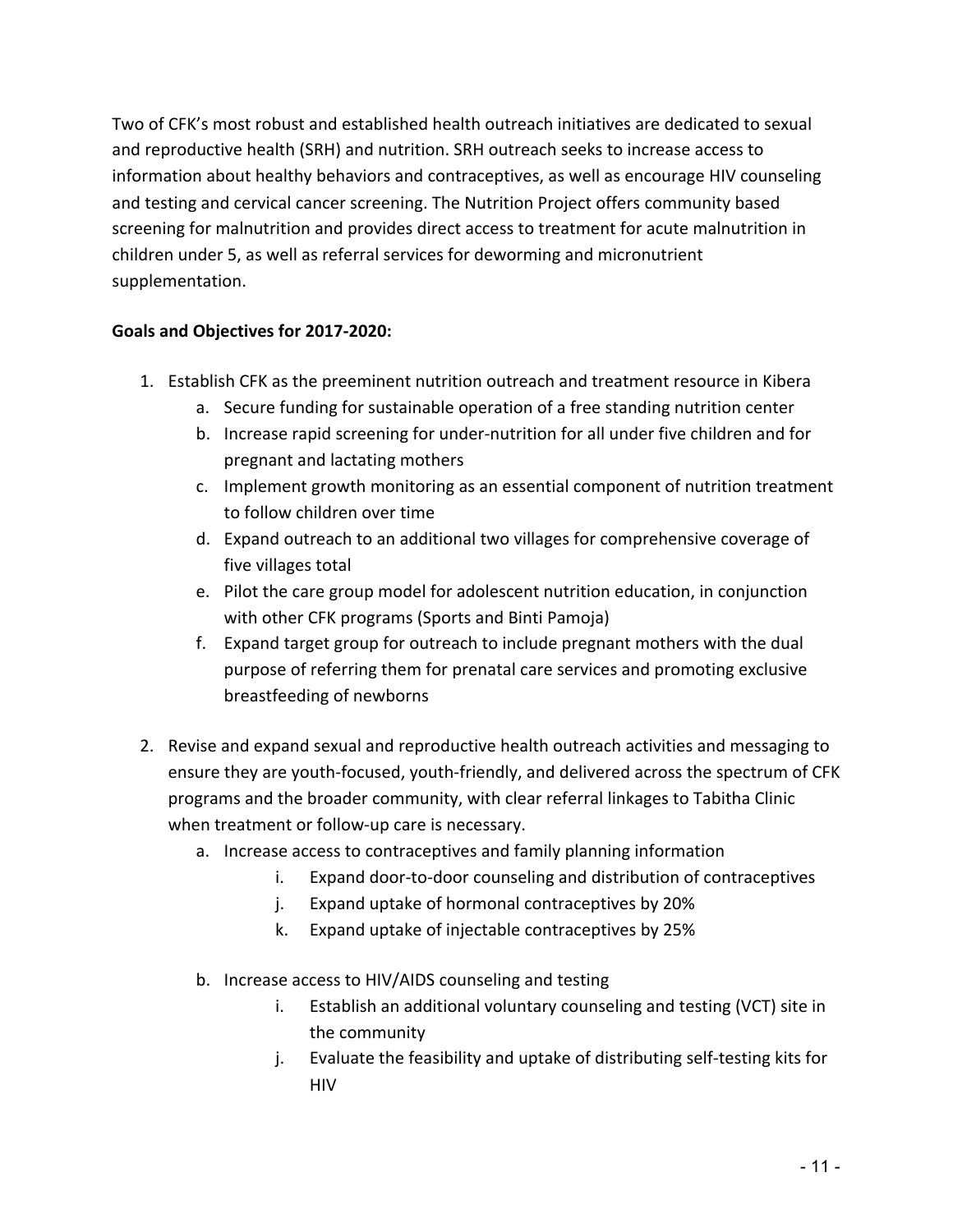- c. Increase access to HPV/cervical cancer testing
	- i. Pilot self-testing kit for cervical cancer screening for acceptability and uptake
- 3. Expand CFK's network of Community Health Volunteers (CHVs) for deployment across the spectrum of community health outreach initiatives:
	- a. Recruit and train an additional 120 CHVs (10 from each village)
	- b. Review the compensation model for CHVs in order to attract, retain, and remain competitive
	- c. Maintain a database of all CHVs, contact information, certifications, training dates, and refresher courses
- 4. Pursue new partnerships and resources to revitalize and expand water, sanitation, and hygiene (WaSH) initiatives in the community, including health outreach, education materials, and equipment to support WaSH activities at the household level

## **ECONOMIC AND ENTREPRENEURIAL DEVELOPMENT**

#### Because the cycle of poverty cannot be broken on  $$1$  a day

Economic empowerment and opportunity is critical to sustainable change and growth. In Kenya, the official unemployment rate is as high as 35%, but in an informal settlement like Kibera, this figure is much higher. Youth residing in informal settlements like Kibera are more likely to be unemployed and eventually raise their families in a place like Kibera. Migration from rural parts of Kenya to urban centers like Nairobi increases competition for employment and makes the job search fruitless for many. Without opportunity for formal employment, many turn to running small businesses in the community or finding work informally, where profits are low and the work is both risky and insecure. Meeting the basic individual and community need for economic opportunity requires access to capital through micro loans and capacity building in the areas of business development, information technology, financial literacy and capability, and mentorship.

Specific goals for the Economic and Entrepreneurial Development program include providing information technology training, training on business development, networking and mentorship opportunities, work readiness initiatives to prepare youth for employment, financial literacy, and creating a network for talent and vocational skills development through partnership with local businesses and employers.

#### **Information and Communication Technology Program (ICT)**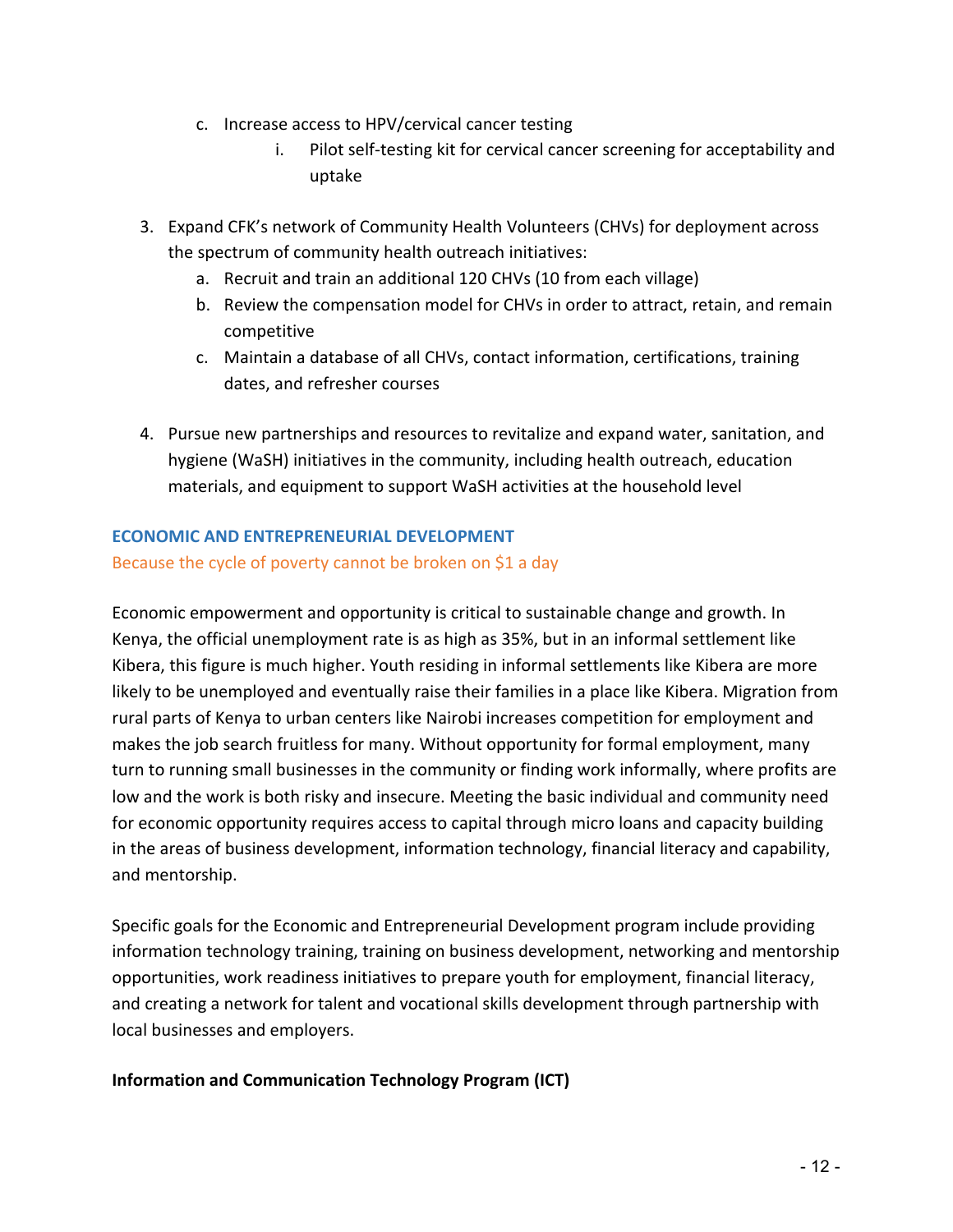The ICT Girls Center is operated in partnership with Nairobits, a local technology training center that teaches basic computing skills, multimedia platforms, coding and web development, and information technology. In addition to technological skills, girls are taught about entrepreneurship and how it connects with computing. The training program also covers topics like marketing, both as a concept and as it applies to the girls themselves through their CVs, portfolio, and self-advocacy. Training adolescent girls in these topics helps equip them for economic opportunities in the future while also fostering in them a sense of creativity and capability in the field of technology. The program currently enrolls 60 girls and is actively pursuing expansion.

#### **Kiva Micro Loan Program**

CFK has been an active Kiva trustee and is in the process of developing a formal agreement to become an official Kiva field partner. Cumulatively, CFK has disbursed \$20,575 to 98 borrowers with a 94% repayment rate. These micro loans offer a critical source of seed capital to entrepreneurs who are otherwise ineligible or unable to secure capital through traditional lending institutions.

#### Youth Work Readiness and Financial Inclusion Program

Interventions need to connect the growing numbers of low- and moderately-trained workers in places like Kibera to meet the needs of Kenya's growth industries. In partnership with the UNC School of Social Work, we plan to adapt and pilot a work readiness program that has demonstrated success in India and South Africa. The program is an innovative intervention that engages youth in gainful employment to build assets and develop skills for transitioning to higher education, entrepreneurship, and permanent employment. The program aims to reposition Kibera as a high-value population ready to elevate growth industries and contribute to overall market growth through a) improved job skills and financial capabilities, b) increased income and financial assets through employment, and c) better psychosocial functioning through heightened hope, optimism, and future orientation.

This research and service-delivery innovation engages youth in gainful employment with leading growth industries in Kenya to build assets for transitioning to higher education, entrepreneurship, and permanent employment. In addition, youth receive support and services to improve their social, psychological, health, academic, and economic well-being. The results of this project will be documented and published in a case study that can be used to address youth unemployment in urban informal settlements globally.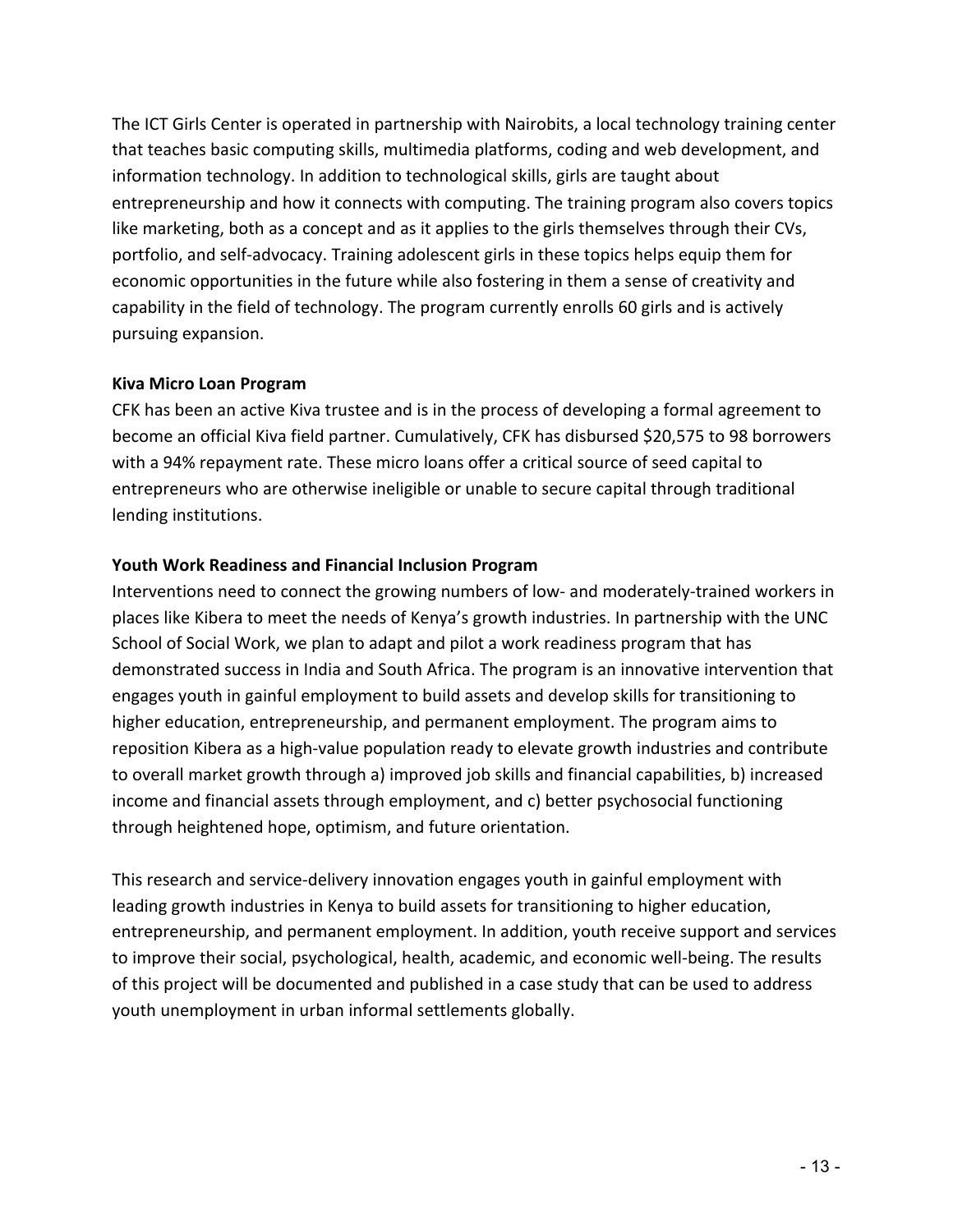## **Financial Literacy**

Training in financial literacy is a cross-cutting initiative offered to youth engaged in a variety of CFK programs, including micro loan recipients, Binti Pamoja, and work readiness/ entrepreneurial development programs. CFK has adopted the International Labour Organization (ILO) modules for literacy training, which are country-specific and relevant to current trends and context in Kenya.

- 1. Establish an independent ICT training center in Kibera in order to increase our visibility as a technology training leader in the community, ensure greater quality control over programming and equipment, and expand our current reach and partnership with **Nairobits** 
	- a. Increase enrollment from 30 to 60 youth per training session, offered 4 times per year (cumulative reach =  $240$  per year)
- 2. Establish CFK as an official Kiva field partner in order to expand the scope and reach of our micro loan program.
	- a. Finalize documentation and approval of field partner status
	- b. Expand the scope of the program to disburse an additional 30 micro loans per year, with repayment rates at 95% or better
	- c. Systematically integrate the micro loans program with financial literacy training and the work readiness program initiatives to ensure loan recipients are receiving adequate training and support
- 3. Secure funding for full implementation of the Work Readiness Program in collaboration with the School of Social Work (4-5-year project)
	- a. Offer life and job skills training, motivational mentoring, and temporal employment according to intervention protocol
	- b. Measure and report intended outcomes: Improved job skills and financial capabilities, increased income and accumulated financial assets through employment, and better psychosocial functioning through heightened hope, optimism, and future orientation
- 4. Expand enrollment in financial literacy training courses across all Economic and Entrepreneurial Development (EED) programs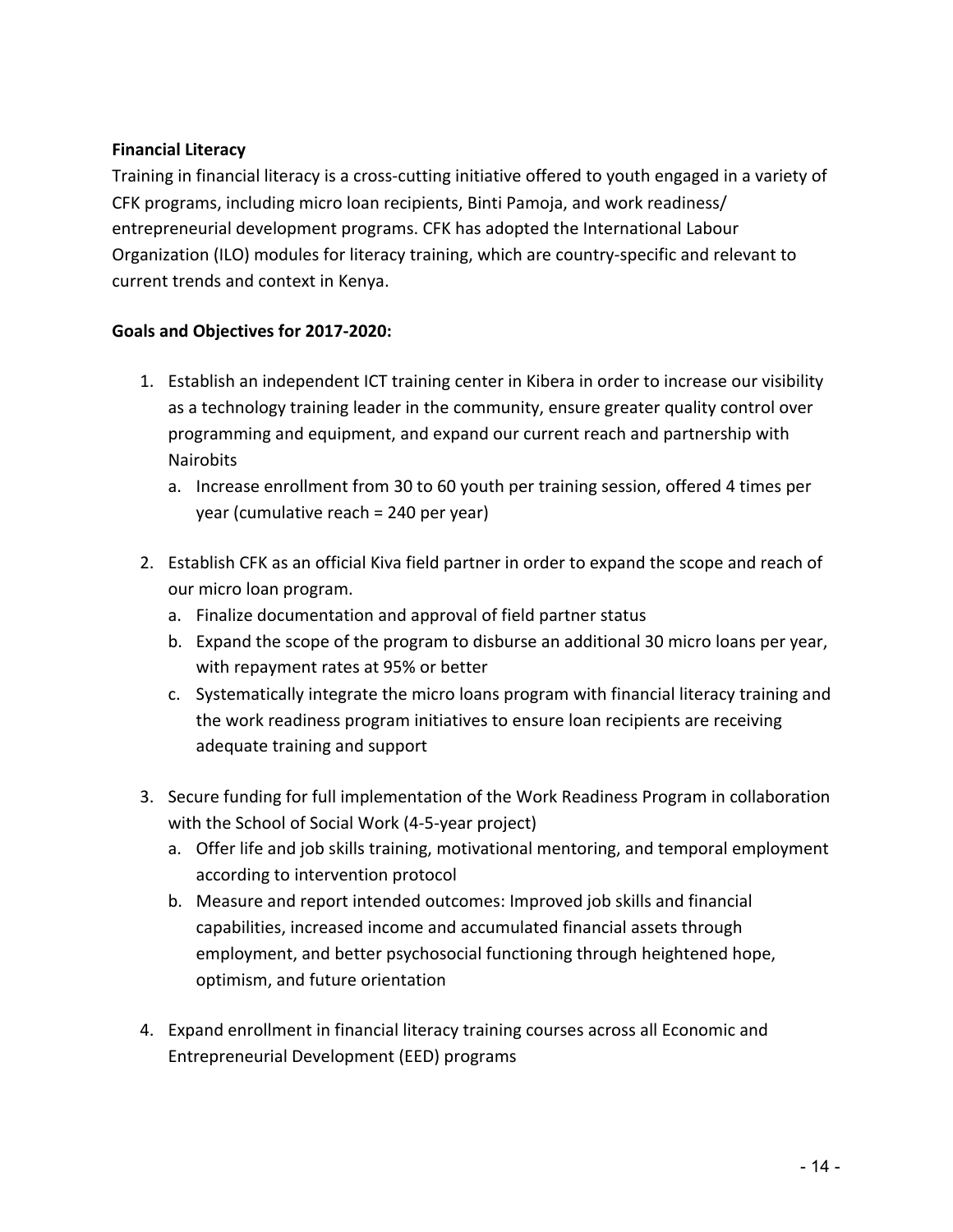- a. Systematically integrate and expand financial literacy training to ensure coverage across youth engaged with ICT training, Kiva micro lending, and work readiness programs.
- b. Aim to enroll and train 300 youth per year in the program (75 per quarter)
- c. Measure outcomes and improve tracking of all literacy training program participants. Intended outcomes include:
	- i. At least 70% report improved financial management knowledge and skills
	- ii. At least 70% report a medium-term financial savings and management plan
	- iii. At least 60% report greater financial capability (e.g., establish an account at a banking institution, establish a savings program)
	- iv. An increase in uptake of new business micro loan products

#### **MONITORING, EVALUATION, AND ACCOUNTABILITY**

Monitoring and Evaluation (M&E) is an essential component of program development, delivery, and accountability. It strengthens our programs, ensuring we stay on target and within the scope of our goals and objectives, and provides continuous feedback from program staff, participants, donors, and community partners.

CFK's M&E unit will consult with, advise, and develop key performance indicators and metrics for each of CFK's core programs, as well as new initiatives. As CFK seeks to expand our research platform to inform program and service delivery and engage new academic and community partners in our work, a data-driven, evidence-based approach to programming is critical.

In addition to working closely with each department, the M&E unit will immediately explore options and recommend the implementation of new systems for data collection and storage, tracking, reporting, and information sharing.

Improved communication, collaboration, and information exchange are key functions and outcomes of our M&E unit. Given the unique collaborative structure of our organization in Kenya and the US, new systems (e.g., a cloud-based internal network such as Google drive/Google docs) will be evaluated and recommended for implementation and full functioning across the entire organization by the end of 2017.

#### **FINANCE AND ADMINISTRATION**

The prudent, efficient, and transparent stewardship of CFK's finances and administrative functions is fundamental to CFK's reputation and credibility and the overall health, success, and sustainability of the organization.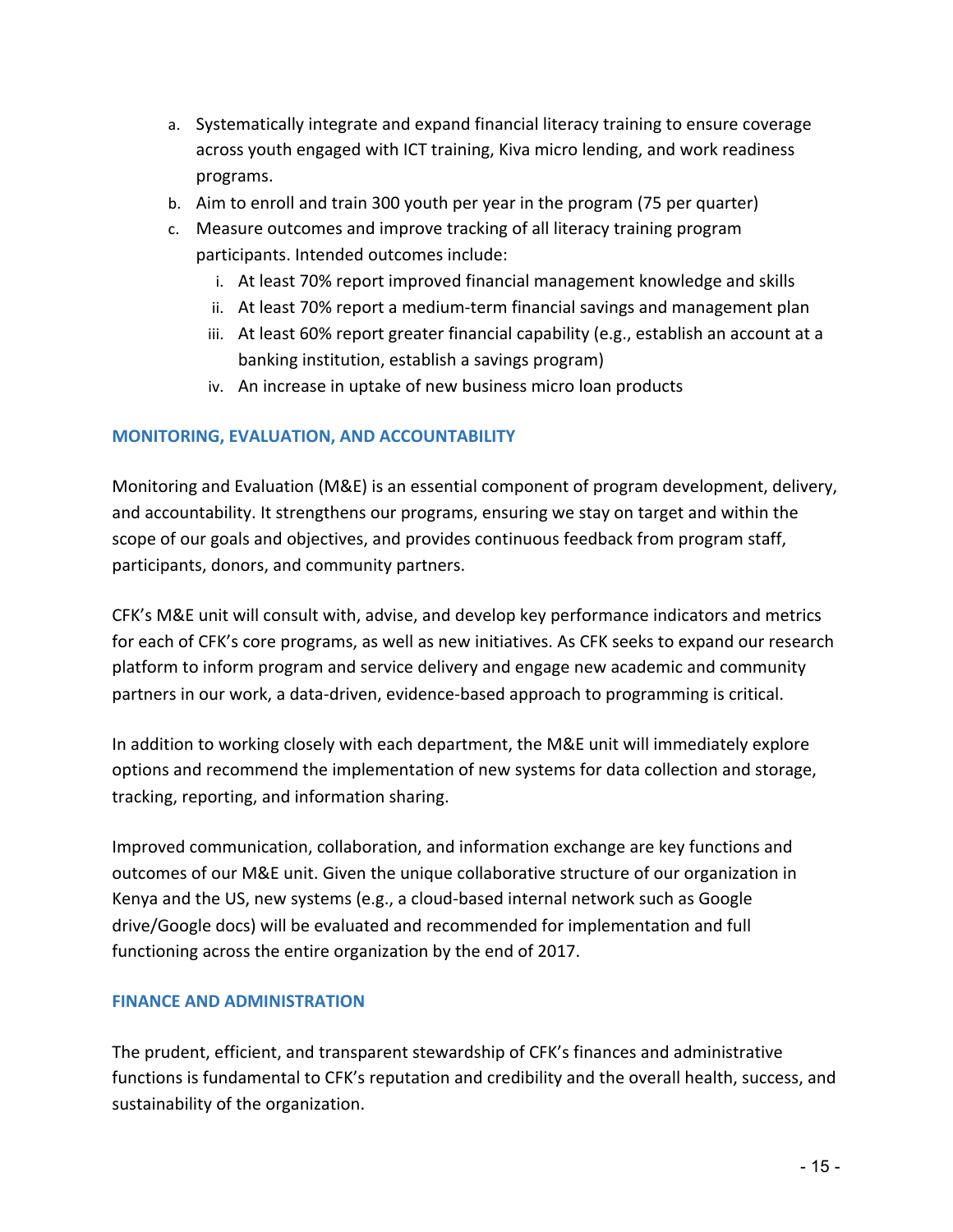In addition to maintaining meticulous accounting records and reports in accordance with Generally Accepted Accounting Principles and engaging reputable auditors, CFK's budget and finance unit provides a critical service to our program staff to ensure program requirements and resources are estimated, tracked, expended, and reported according to approved budgets and timelines.

Other strategic considerations for the budget office include:

- **Ensuring reasonable and adequate overhead/indirect costs are included (when** allowable) for all new grants and contracts. CFK will aim for no more than 25% overhead cost on allowable grants and contracts.
- **Example 1** Investing in high-yield portfolios: for savings and investment management, including CFK's endowment fund, we will ensure funds are carefully invested and managed in lowrisk, high-yield funds.
- **Ensuring a reasonable balance of unrestricted cash on hand to fund current programs** and operations, while also securing restricted sources of funding for long term projects and sustainability.
- **■** Exploring social enterprises that align with our mission and programming and serve as additional channels of income for the organization (e.g., renting out conference space, catering for community events).

# **DEVELOPMENT AND PARTNERSHIPS**

CFK seeks to deepen existing relationships and develop new partnerships that foster and support our mission, add value and expertise to our programs, strategically grow and scale-up our operations for greater impact, and ultimately sustain the organization.

By offering such a comprehensive and holistic model of change that includes health, social, and economic channels of action and investment, CFK provides a platform to connect a variety of partners and stakeholders -- academic, non-profit, community-based, foundation, governmentand non-government actors, and private donors -- to work that is meaningful, effective, and accountable.

We have an ambitious and achievable development goal to incrementally double the annual **operational budget of CFK to \$2 million (USD) by 2020.** To achieve this, CFK will engage a variety of partners for financial support, research support, program consultation, and direct service delivery.